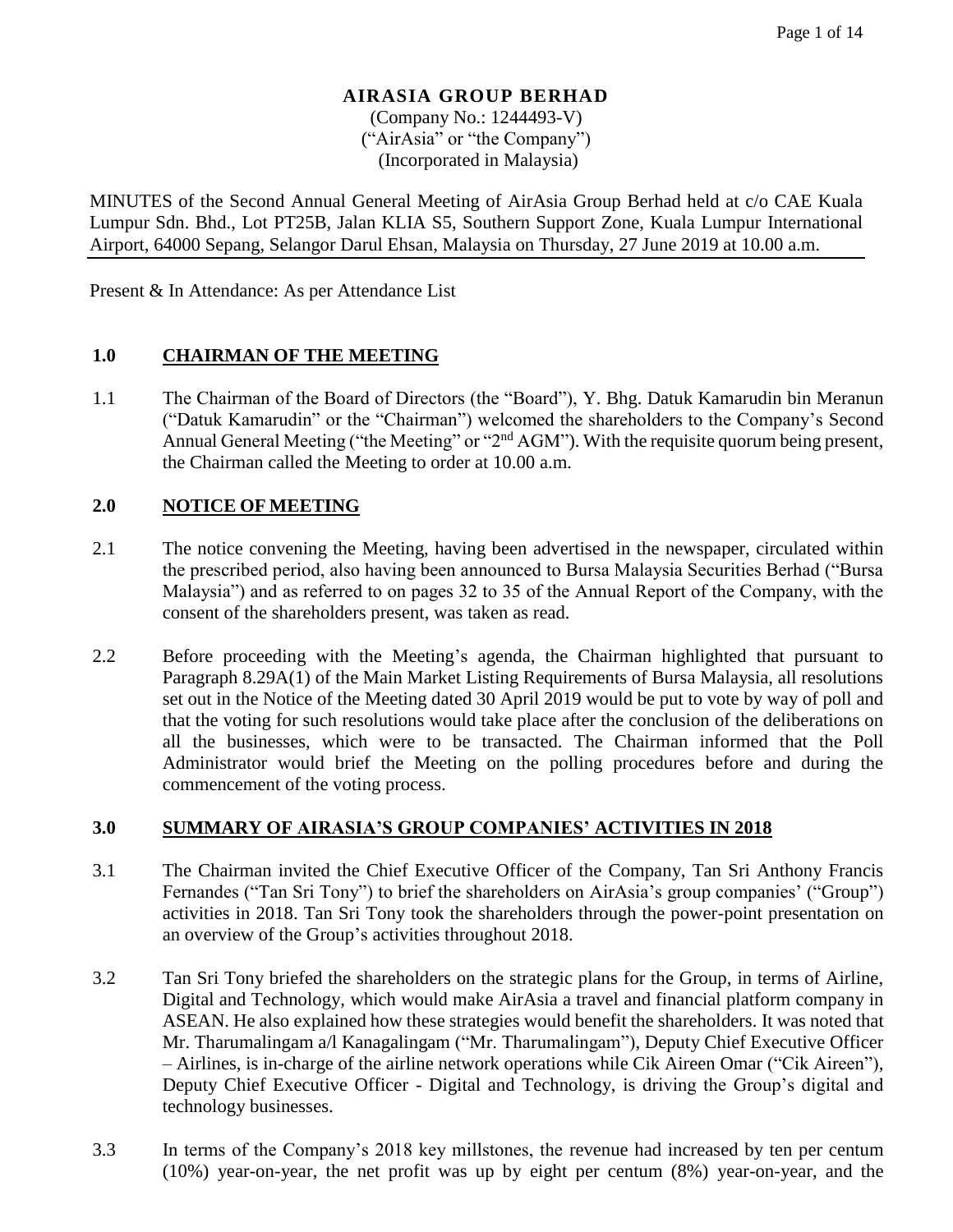(Company No.: 1244493-V) ("AirAsia" or "the Company") (Incorporated in Malaysia)

Company had 226 aircraft at the end of 2018. Tan Sri Tony highlighted that AirAsia was awarded the 'World's Best Low-Cost Airline' at the Skytrax World Airline Awards, for the 11<sup>th</sup> consecutive year this year and was now the thirteenth largest airline in the world, as a group.

- 3.4 With regard to the Group's core airline network operations, it was envisaged that the four (4) ASEAN airline networks, i.e. Malaysia, Thailand, Philippines and Indonesia would be quite profitable. The airline's operations in India were also anticipated to improve this year, with the cessation of Jet Airways' network in India. Additionally, the Company was exploring the expansion of the airline network to China and Japan. Concisely, the airline business of the Group was doing very well.
- 3.5 AirAsia's ecosystem comprised the Group's core airline network operations, travel and lifestyle commerce platforms, financial  $\&$  insurance services, logistics services, as well as lifestyle and entertainment affiliates. The Company's digital business would be centered on for (4) pillars, i.e. Marketplace (AirAsia.com, OurShop, etc.), Logistics (Teleport), Digital Bank and Insurance (BigPay and Tune Protect) as well as Lifestyle and Entertainment (Santan, T & Co, Rokki, etc.). The Company's biggest asset and value, whether in the airline operations or the digital and technology business, was its high volume of data.
- 3.6 Tan Sri Tony believed that the food offered by Santan Cafe was popular enough that it would open its first restaurant/café in KLIA2/a shopping complex by the end of this year. There would be two (2) brands, i.e. Santan and  $T \&$  Co. Coffee. It is anticipated that the Company would franchise 90% of its restaurant chain(s) and collect franchise income.
- 3.7 The aircraft financing for 2019 is targeted to be all through sale and leaseback arrangements because it is cheaper to lease than to own aircraft. However, the Company would not remain asset light for long, instead, if the interest rate decreased, it would consider purchasing aircraft again.
- 3.8 The fleet expansion across the Air Operating Companies in 2019 was tabled for the shareholders' notation. It was envisaged that by 2025, AirAsia would become the largest airline in Asia, larger than any Chinese airline, and the  $6<sup>th</sup>$  largest airline in the world.

## **4.0 TO RECEIVE THE AUDITED FINANCIAL STATEMENTS TOGETHER WITH THE REPORTS OF THE DIRECTORS AND AUDITORS THEREON FOR THE FINANCIAL YEAR ENDED 31 DECEMBER 2017 ("FY2018")**

4.1 The Chairman informed that the Company had received a letter from the Minority Shareholder Watchdog Group ("MSWG") for the 2<sup>nd</sup> AGM. For the benefit of the shareholders, Tan Sri Tony gave a summary of the reply in response to the questions raised in the MSWG's letter.

Thereafter, it was opened to the floor for questions on the Audited Financial Statements for the FY2018 and the management of the Company.

4.2 Mr. Khong Seng King ("Mr. Khong"), a shareholder of the Company congratulated the Board for the good performance of the Group and thanked them for the special dividend which was recently declared. He inquired on the per centum of AirAsia's stake in BigPay, and Tan Sri Tony answered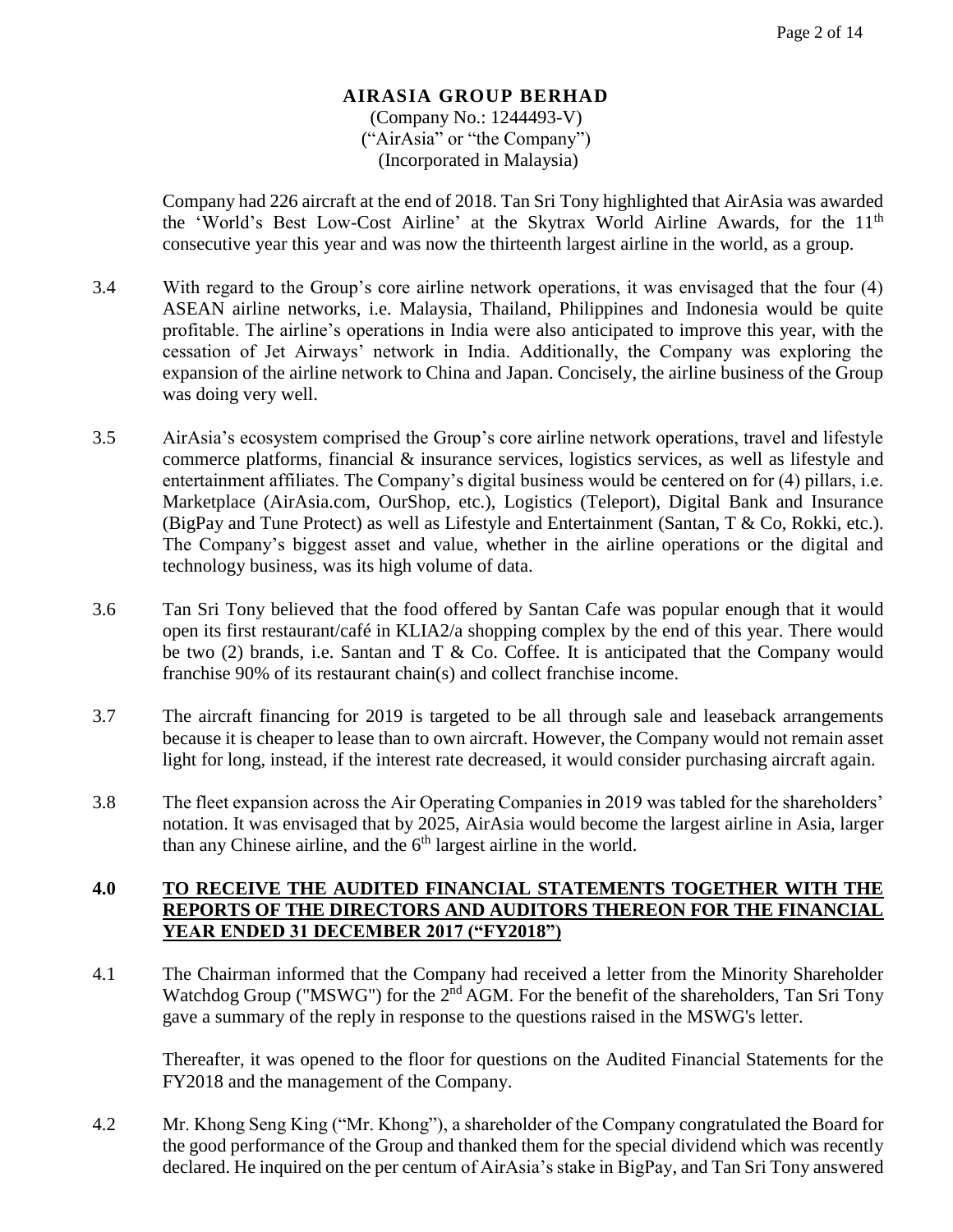(Company No.: 1244493-V) ("AirAsia" or "the Company") (Incorporated in Malaysia)

that BigPay Malaysia and Singapore is 89.29% owned by AirAsia, while BigPay in Thailand, Philippines and Indonesia would be a joint venture company, probably with a financial institution in the said countries.

- 4.3 Mr. Khong also inquired if there was a mechanism in place to recognise the revenue generated by AirAsia Berhad ("AAB") on AirAsia.com. Tan Sri Tony clarified that at the moment, AirAsia.com did not recognise any sales from AAB. However, the Board was contemplating transferring the marketing function of AAB to AirAsia.com and AirAsia.com would subsequently receive a fee for marketing the AAB's flight tickets. The net revenue generated by AirAsia.com comes from the sale of hotels, duty free products and other products on the website.
- 4.4 In response to Mr. Khong's other questions, Tan Sri Tony clarified that the high amount of maintenance reserves reported in the financial statement was attributed purely to the accounting treatment thereof. He explained that when a new aircraft was purchased, there would be no need to provide for engine reserves in the Profit and Loss Statement ("P&L"), instead such maintenance reserves would be provided for in the balance sheet. When the aircraft engine needed to be overhauled, the cost for that major engine overhaul would be capitalised then depreciated, and this would mean a long time before the aforesaid cost was entered into the P&L. However, if an aircraft was leased, the Company would 'expense' it straight away, eventhough there would be no cash flow impact from this immediately. Secondly, the MRFS 16 – Leases new accounting standard required for the whole lease cost of an aircraft to be amortised, which would result in a gap between the amount actually paid and the amount that was depreciated. He concluded that most of the Company's cost increase was attributed purely to accounting methodologies. Nonetheless, part of the increased cost was also attributed to overhead cost, for the digital business and natural growth of the Company's business.
- 4.5 Tan Sri Tony explained that AirAsia's utmost priority is to reduce cost and that Ms. Pattra Boosarawongse ("Ms. Pattra") and En. Rozman bin Omar are working very hard to simplify and reduce duplication costs. Cik Aireen and Mr. Tharumalingam are working with Google on a lot of digital projects to reduce costs, especially on aircraft fuel, maintenance and utilisation. With data science and machine learning, the Company would be able to make some significant cuts in its cost structure, for example, fuel burn can now be analysed to rationalise cost. Per the Company's recent announcement, all its aircraft will be changed to the Airbus A321 aircraft and there would be huge cost savings with the 50 additional seats per aircraft. Additionally, the Company aimed to achieve an aircraft turn-over time of only 25 minutes. Concisely, with the new A321 aircraft, there would be a slight increase in terms of the capital cost and fuel cost, but the cost per seat would reduce dramatically. With reduced cost, AirAsia should be a 'price leader' coupled with great customer experience.
- 4.6 Tan Sri Tony emphasised that the Company had managed to deliver phenomenal dividends and encouraged the shareholders to value the Company based on cash appreciation. He reminded them that as long as AirAsia had the lowest cost, it could sell flight tickets at the lowest fares.
- 4.7 Mr. Khong then inquired on the reason that AirAsia's air ticket fares on an average were much less compared with its competitors. Tan Sri Tony responded that AirAsia was load active and focused on ancillary, on the basis of getting people to fly and then market other ancillary products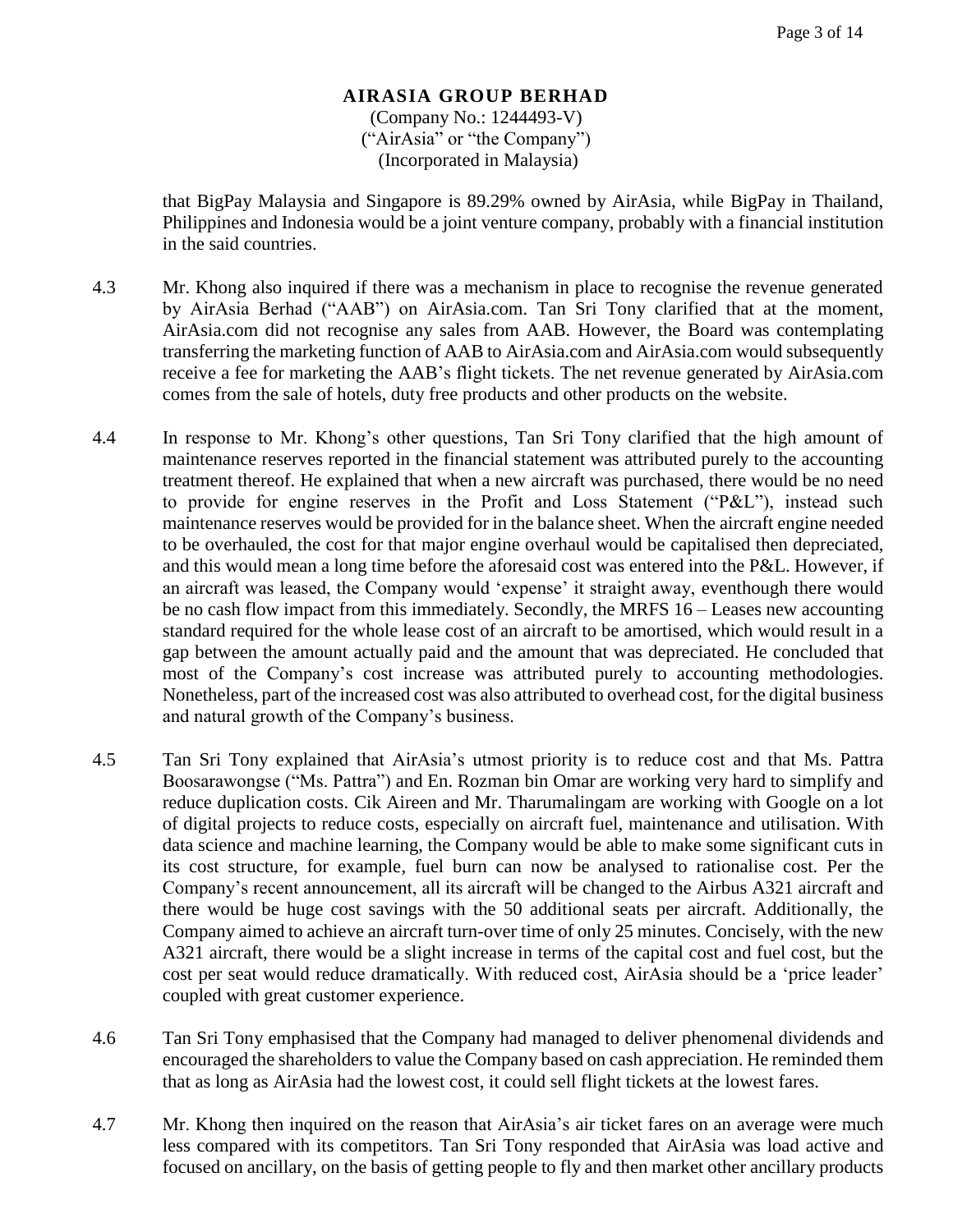(Company No.: 1244493-V) ("AirAsia" or "the Company") (Incorporated in Malaysia)

to them. He pointed out that an important aspect of AirAsia's fares would be its Revenue per Available Seat Kilometer ("RASK") and the Company is a demand and price sensitive business, which meant that demand would reduce in tandem with higher fares. Focus should be on RASK and to sell more ancillary products while maximising the fares where possible, without affecting the market and demand.

- 4.8 Mr. Khaw Yee Hui, a shareholder of the Company inquired into the following matters:
	- 1. The strategic plan for the digital business and how ready the Board and Management were to take this strategy forward;
	- 2. How much of cargo space would be allocated for Teleport's cargo business;
	- 3. The status of AirAsia's operations in the China and Vietnam markets;
	- 4. Whether the Company considered VietJet Air as a strong competitor for its airline business; and
	- 5. Based on the recent news/social media publication(s) about the Indonesian e-wallet market, would Indonesia be a bigger and better market for the BigPay e-wallet?
- 4.9 Tan Sri Tony responded to Mr. Khaw's first question by explaining that Cik Aireen is driving the digital business of the Group, and she is working very hard to bring this forward in the right direction with the appropriate people (talent). It is difficult to find skilled talent in terms of resources, especially in the digital business, however, AirAsia had managed to recruit the Head of Data & Analytics of Grab and is in the midst of headhunting for other skilled personnel to drive the digital initiatives of the Group together with Cik Aireen.
- 4.10 Tan Sri Tony mentioned that 50% of cargo space was allocated for baggage. The other 50% would be sold for cargo with a utilisation rate of 20%. The flights on some routes, for example, Kota Kinabalu, would have virtually no cargo space, which is why the Company would have to revenue manage and very soon start charging for baggage differently accordingly to routes.
- 4.11 Tan Sri Tony responded to Mr. Khaw's other questions as follows:
	- 1. There was a potential deal in China but AirAsia is still struggling slightly in penetrating the market there as there would be no point to start a small operation amongst the many big airline operators in China;
	- 2. With regard to Vietnam, the Company could not yet find the appropriate partner to venture into business with. Tan Sri Tony mentioned that VietJet Air is a competitor for AirAsia as much as any other airline, and they have a strong market in Vietnam. He opined that competition would come and go but the Company should focus on becoming the market leader in terms of having the lowest cost and lowest fares; and
	- 3. The Company has plans to expand the BigPay e-wallet business beyond Malaysia to Indonesia, Thailand, Philippines and Singapore. The ultimate aim is for the Group to venture into ASEAN.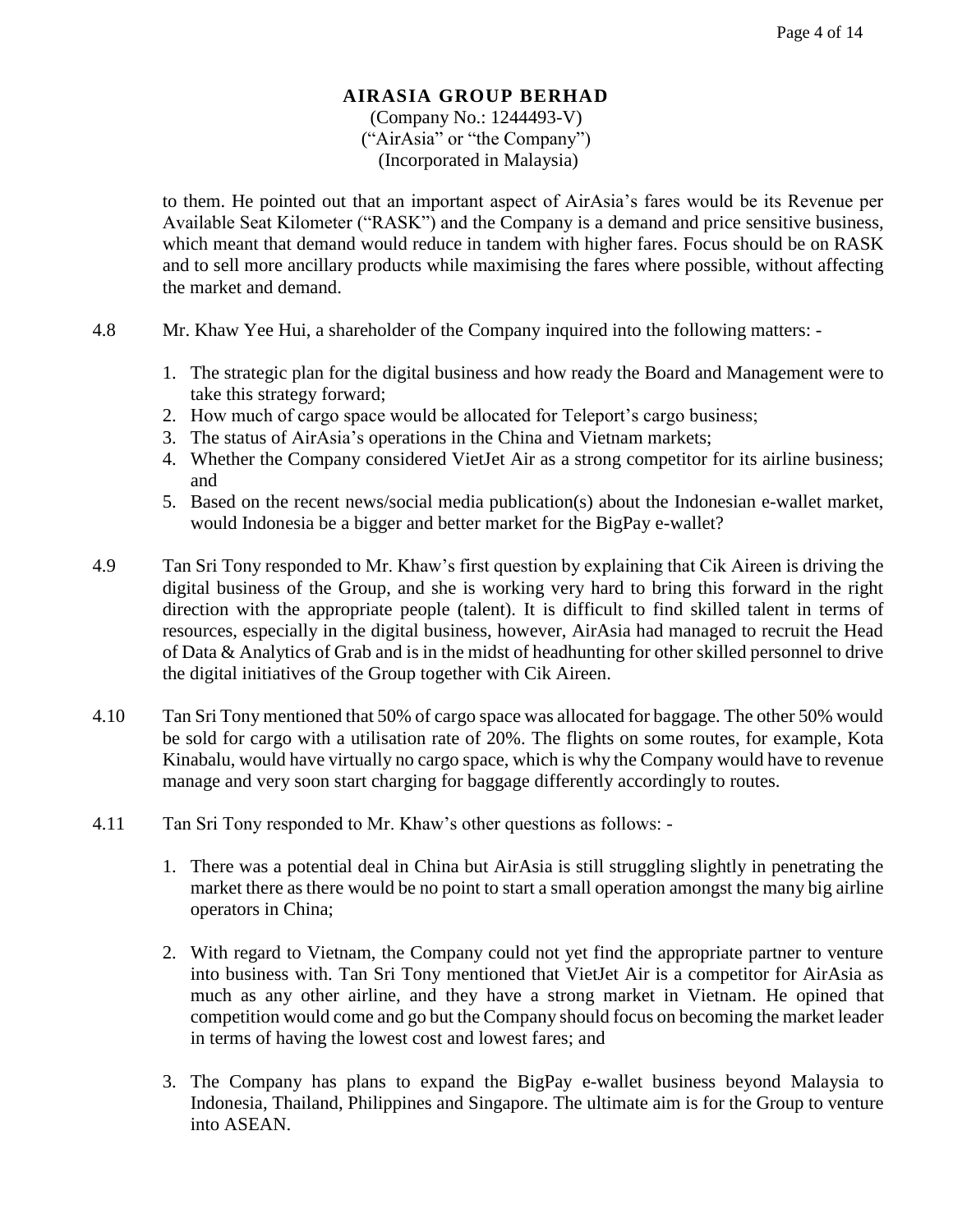#### **AIRASIA GROUP BERHAD** (Company No.: 1244493-V) ("AirAsia" or "the Company")

(Incorporated in Malaysia)

- 4.12 Ms. Leong Poh Chin ("Ms. Leong"), a shareholder of the Company, congratulated the Board and the staff on their aspiration to embrace digital transformation. However, digital transformation is an all-encompassing strategy and although the Company has been actively recruiting people for its digital business, there were several operations' personnel who were transferred into the digital division of the Group. Since digital transformation is more of a project-based division compared to the operations' division, Ms. Leong was concerned whether there were sufficient safeguards in place to ensure that the Group's digital strategy is indeed fully encompassing, and not just interlapping small projects which could cost a lot of money.
- 4.13 Tan Sri Tony concurred with Ms. Leong and mentioned that while there are smaller projects to improve processes, the Group is focused on big digital transformation, starting at collaboration with Google to create a G-suite, WorkPlace and now AirAsia is building its own project management software. He highlighted that AirAsia has a transformation team in place to reconsider the way the Group is agile and sort out the structure of the digital business. Concisely, there are three (3) factors that made up the Group's digital division, i.e. (1) to build businesses and drive more revenue; (2) to enhance the customers' experience through check-ins, payments, etc.; and (3) to operationally use data to improve efficiency and cut costs.
- 4.14 Mr. See Kian Seng ("Mr. See") inquired on the Company's financial performance for the second quarter of the financial year ending 31 December 2019. Tan Sri Tony mentioned that the load factors were strong, but the Company had to adjust to several new accounting policies, where from a profit level, had not recovered all the provisions that were put in the P&L. However, the Company was still as cash flow positive as it was in the first quarter of the said financial year. He hoped that the Company would be able to continue to reward its shareholders for their investments while growing its capital.
- 4.15 Mr. See further inquired into the proposed share buy-back resolution to be tabled at the Meeting and Tan Sri Tony clarified that the Company needed to have available options and the share buyback programme is an option. He assured the shareholders that the Board would be sensible in deciding how to act moving forward.
- 4.16 In response to Mr. See's question on the hedging of fuel, Tan Sri Tony said that the Company hedged fuel at 70% but did not hedge on the crack spread at all. He opined that, apart from the remaining 30%, the crack spread was one exposure for the Company, in terms of hedging, and another exposure was the Malaysian Ringgit currency exchange rate.
- 4.17 Mr. Tam Thin Choy ("Mr. Tam"), a shareholder of the Company, requested for Tan Sri Tony to shed some light on the potential deal for AirAsia in China. Tan Sri Tony mentioned that AirAsia is currently the biggest international airline in China and has a strong aspiration to continue its expansion to become a big brand in China. The Chinese government is pleased with AirAsia for bringing tourists into China, and being able to fly routes that other airlines could not do. As much as the Board is excited about this expansion, it needs to ensure that the Company becomes a big enough airline competitor in China before penetrating the market.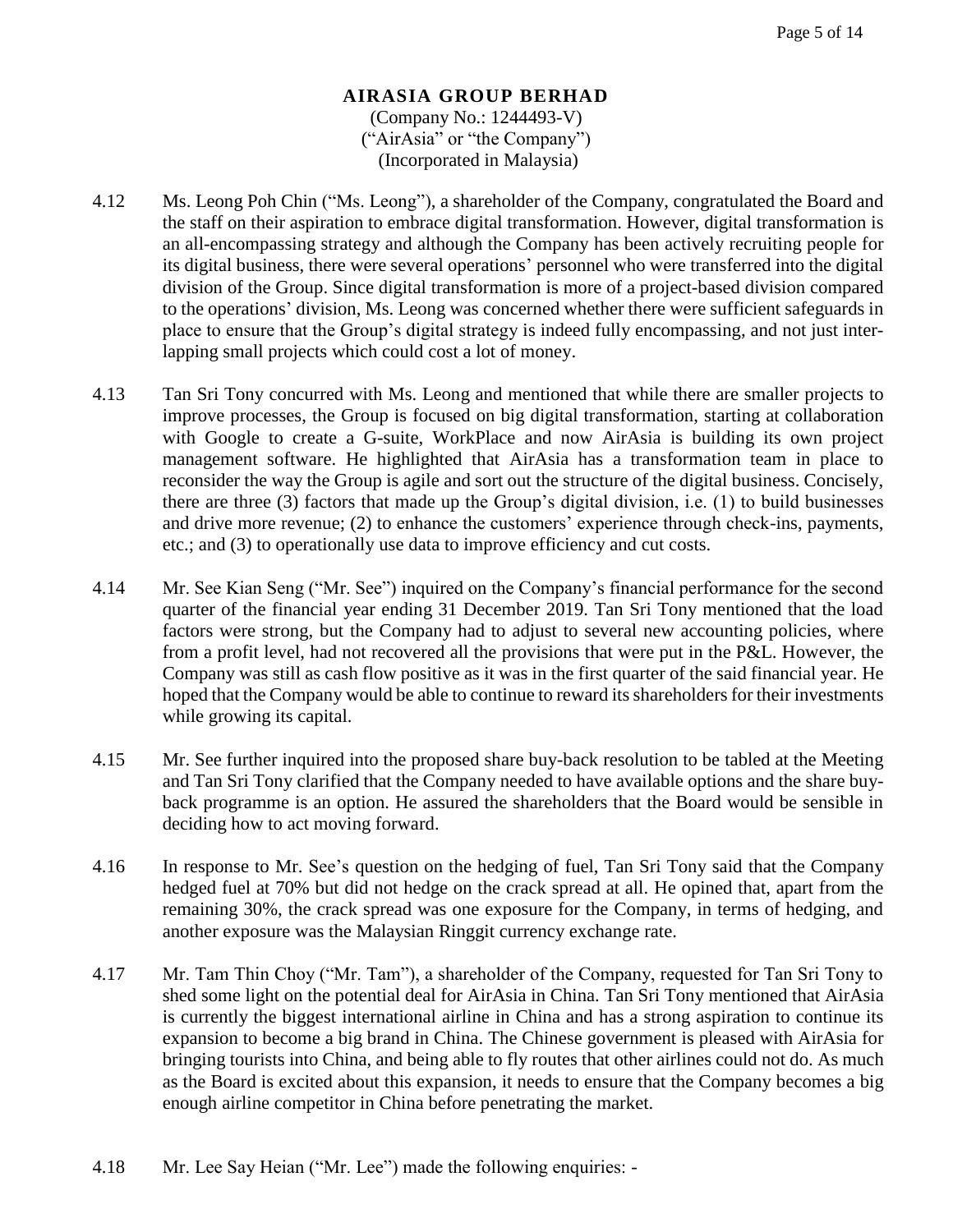#### **AIRASIA GROUP BERHAD** (Company No.: 1244493-V)

("AirAsia" or "the Company") (Incorporated in Malaysia)

- 1. Assuming that the AirAsia 3.0 strategy does well for the Group in the next five (5) years, what would be the anticipated revenue and intrinsic value of the Company's shares; and
- 2. Does AirAsia use any augmented reality technology to enhance customer service and reduce cost.
- 4.19 Tan Sri Tony answered that it is too early to gauge the revenue line and intrinsic value of the Company's shares that would result from the AirAsia 3.0 strategy, but the Board is optimistic about it. Regarding the use of augmented reality technology, Tan Sri Tony informed that Cik Aireen and the Engineering team are exploring Google Glasses and augmented reality for inspection purposes and potentially as a sales tool.
- 4.20 Mr. Tony Soyza, a shareholder of the Company, raised a concern that the Company's share price was falling. Tan Sri Tony opined that the Malaysian economy, and market, are not too good for the moment where even many of the Company's foreign investors have sold their investment. In addition to the new accounting provisions that have diminished the net profits of the Company, he felt that analysts have not come to comprehend the Company's digital business well enough to understand its stock value. Therefore, the Company will convince the market of its business strategy and work on implementing the same in the best way possible. Another shareholder, Mr. Lim Heng Keen suggested that the low share price represents an opportunity for shareholders to invest more in the Company and Tan Sri Tony commended him for his optimism.
- 4.21 In response to a question from Mr. Ross Stephenson, a shareholder of the Company, Tan Sri Tony explained that the well-being of AirAsia's Allstars is a priority for the Company. AirAsia has several initiatives in place to maintain/enhance the physical health, financial health and mental health of its Allstars. For this purpose, the Company is working on the following things and Tan Sri Tony hoped that many other companies would embrace similar initiatives as well: -
	- 1. Physical Health:

The Company is developing a mobile application called One Health, which would enable all its Allstars to undergo free blood tests. In addition, the application would give Allstars advice on recommended types of food, promote preventive medicine and teach them that good health would help them be more productive at work;

2. Financial Health:

AirAsia's People Department currently runs several programmes for its Allstars regarding their financial well-being; and

3. Mental Health:

The Company has a number of psychologists/psychiatrists who are available on-call, if any of the Allstars are in need of their help. The counselling sessions would remain completely confidential.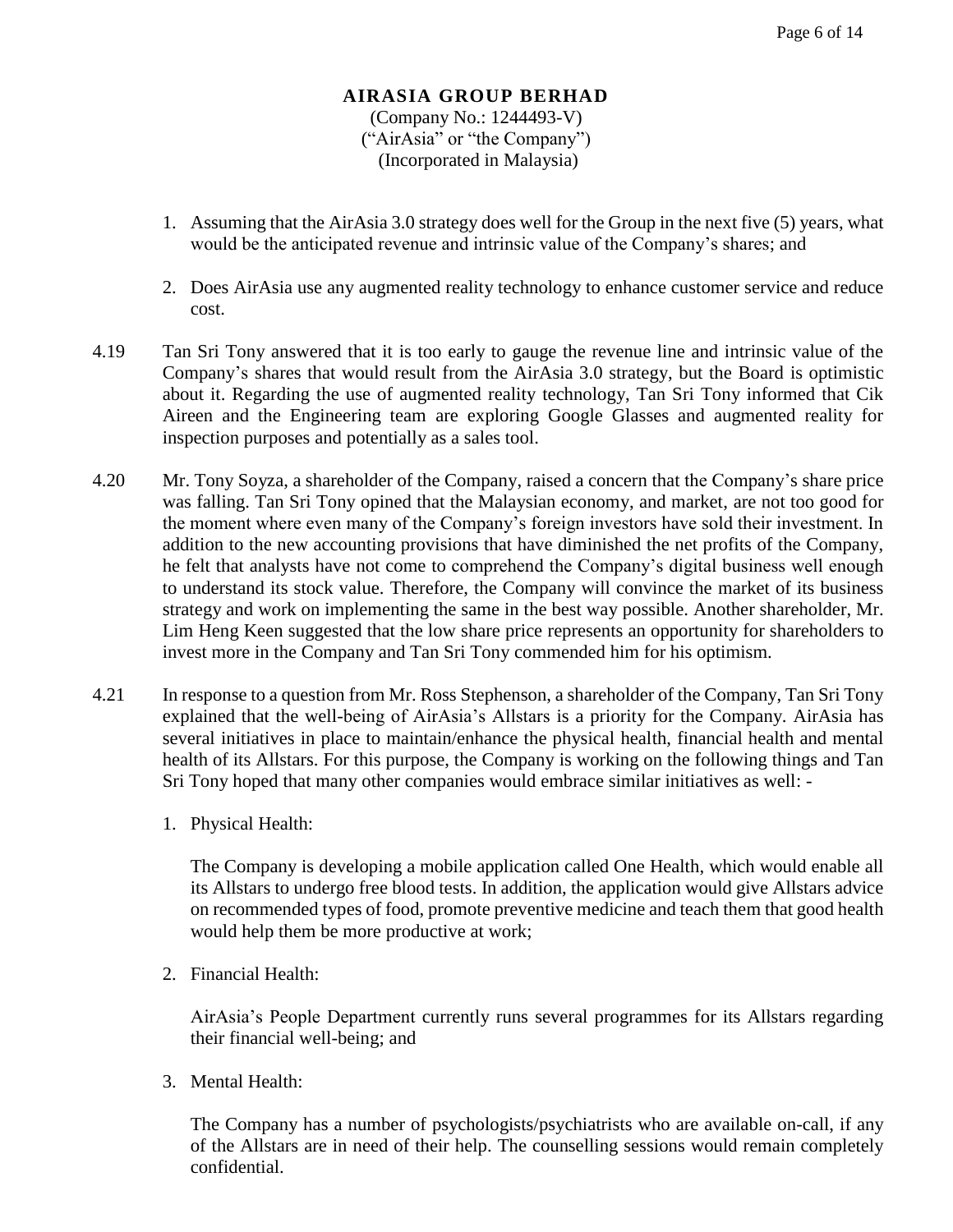#### **AIRASIA GROUP BERHAD** (Company No.: 1244493-V) ("AirAsia" or "the Company") (Incorporated in Malaysia)

4.22 A shareholder, Mr. Au Yong Chee Hoong ("Mr. Au") inquired into the ongoing litigation between AAB and Malaysian Airport Holdings Berhad ("MAHB") regarding the dispute on the collection of Passenger Service Charge ("PSC"). Tan Sri Tony maintained that the Company has a case because the PSC rate for KLIA 2 should not be the same as the PSC rate for KLIA, given that KLIA 2 is a low-cost carrier terminal. Additionally, the infrastructure in KLIA 2 are poorly maintained, for instance, the bumpy and sometime flooded runway, the leaking roof, etc., were considered sub-standard compared to KLIA. He pointed out that further to the Company's announcements on this matter, the judicial review application made by the Company was not entirely rejected, but the case would go on to see if the Malaysian Aviation Commission ("MAVCOM") is willing to arbitrate this case.

Tan Sri Tony clarified that the proposed resolution on the Allotment of Shares, similar to the proposed share buy-back, is another option for the Company to exercise.

- 4.23 Mr. Gui Shao Fong ("Mr. Gui"), a shareholder of the Company inquired into the potential contribution to the Group's revenue from the Food and Beverage sector, i.e. Santan Cafe and T & Co. Coffee. Tan Sri Tony mentioned that the plans to franchise Santan Cafe and T & Co Coffee were in the preliminary stage, and the revenue could not be gauged yet.
- 4.24 Mr. Gui then inquired if the Company had utilised all of its cash reserves to pay the recently announced Special Dividend and Tan Sri Tony clarified that the Special Dividend would be paidout from the cash proceeds received through the recent sale and leaseback transactions and the Board has a statutory duty as well to ensure that the Company is solvent for the next twelve (12) months.
- 4.25 Tan Sri Tony responded to another shareholder's query about AirAsia's business goal in the next five (5) to ten (10) years, and he opined that leadership is very important in this aspect and the Company is strategically moving in the right direction. He hoped that AirAsia would be a more digitalised company where most of its revenue would be generated from the digital business and may even become one of the largest airlines in the world with a significant presence in ASEAN.
- 4.26 Mr. Tan Yean Chuan, a proxy, inquired into AirAsia's contribution towards avoiding plastic waste and reducing the pollution of oceans. Tan Sri Tony agreed that plastic waste is a significant environmental problem and affirmed that the Company has initiatives in place to reduce plastic usage. He offered that the best thing that AirAsia could do in this regard would be to educate. The Corporate Social Responsibility department of the Company is continuously working on educating the Allstars on environmental issues and their responsibilities towards reducing them. For instance, three (3) months ago, AirAsia had a lecture on 'the Ocean' for its staff.
- 4.26 En. Noor Shams bin Hj Noor Din, a shareholder of the Company, inquired into the reason that AirAsia dealt with only one (1) aircraft manufacturer, i.e. Airbus. Tan Sri Tony responded that the Company is not exclusively tied to Airbus but transactions with Airbus saved cost and complexity. Hence, Airbus is a good partner for AirAsia. He noted that AirAsia's success was attributed to three (3) good partners who contributed to building a global brand for AirAsia, i.e. (1) Credit Suisse; (2) Airbus; and (3) GE Engines. However, he reassured the shareholders that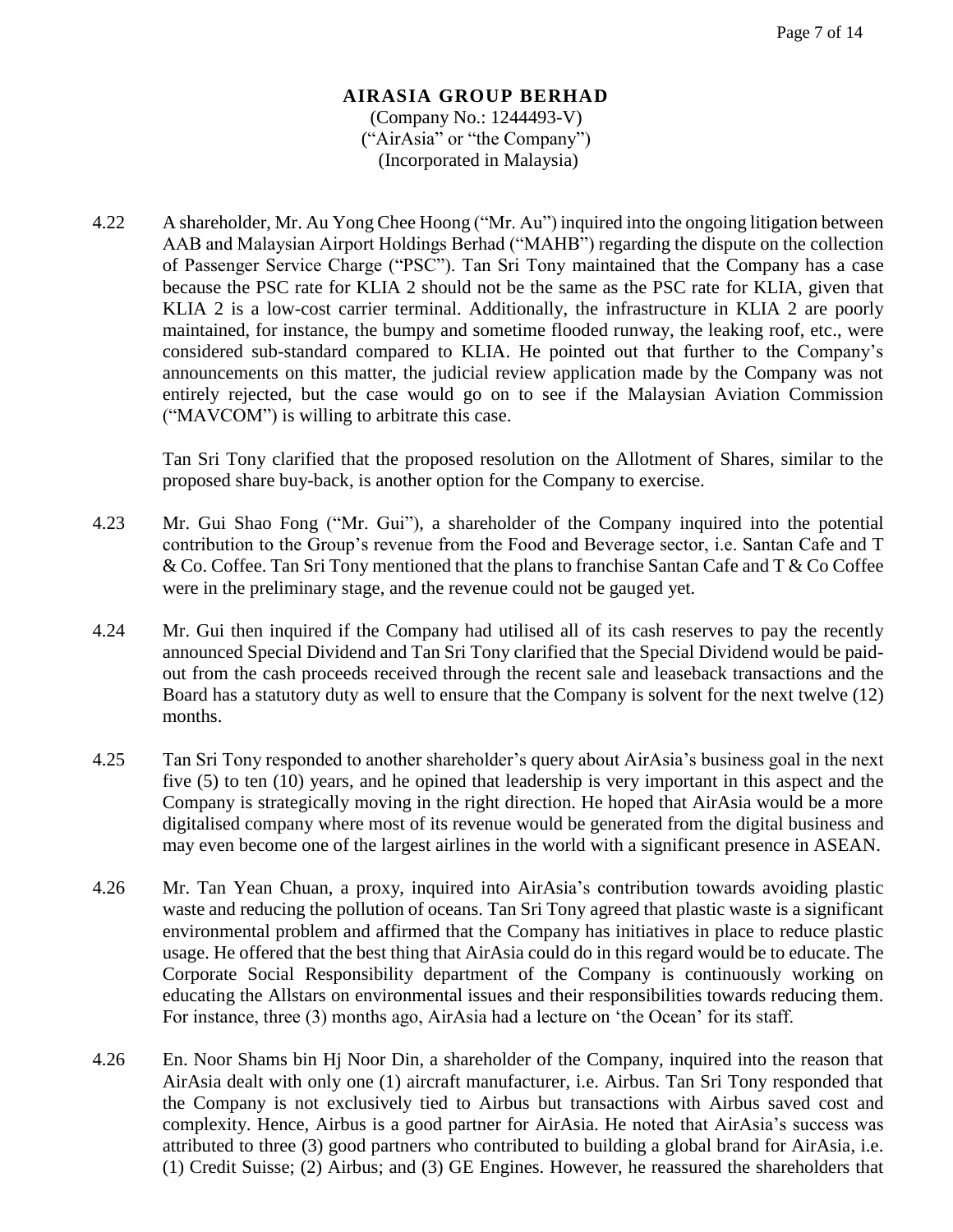(Company No.: 1244493-V) ("AirAsia" or "the Company") (Incorporated in Malaysia)

the Company would not neglect to explore its business options with other aircraft manufacturers such as Boeing.

- 4.27 Mr. David Poh Chung Wee ("Mr. David"), a shareholder of the Company, extended his heartfelt thanks to the Board for managing AirAsia well.
- 4.28 There being no further questions from the shareholders, the Chairman declared that the Audited Financial Statements for the FY2018 together with the Reports of the Directors and Auditors thereon shall be received and duly tabled at the  $2<sup>nd</sup> AGM$  in accordance with Section 340(1)(a) of the Companies Act, 2016. The Chairman further explained that the Audited Financial Statements for the FY2018 were only for discussion under Agenda 1, as it did not require the formal approval of the shareholders. Hence, it would not be put forward for voting.

With that, the Chairman concluded the questions and answers session for Agenda 1, and proceeded to the next agenda item.

# **5.0 ORDINARY RESOLUTION 1 TO APPROVE THE NON-EXECUTIVE DIRECTORS' REMUNERATION FOR THE PERIOD FROM 28 JUNE 2019 UNTIL THE NEXT ANNUAL GENERAL MEETING OF THE COMPANY TO BE HELD IN THE YEAR 2020**

- 5.1 The Chairman invited questions and noted that there were none, thus continued with the said resolution for consideration.
- 5.2 Ordinary Resolution 1 was proposed by Mr. Steven Patrick a/l Markandan and seconded by Mr. David.

## **6.0 ORDINARY RESOLUTION 2 RE-ELECTION OF DATO' ABDEL AZIZ @ ABDUL AZIZ BIN ABU BAKAR IN ACCORDANCE WITH RULE 119 OF THE COMPANY'S CONSTITUTION**

- 6.1 The Chairman invited questions and noted that there were none, thus continued with the said resolution for consideration.
- 6.2 Ordinary Resolution 2 was proposed by Mr. Khong and seconded by Mr. David.

# **7.0 ORDINARY RESOLUTION 3 RE-ELECTION OF MR. STUART L. DEAN IN ACCORDANCE WITH RULE 119 OF THE COMPANY'S CONSTITUTION**

- 7.1 The Chairman invited questions and noted that there were none, thus continued with the said resolution for consideration.
- 7.2 Ordinary Resolution 3 was proposed by Mr. Khong and seconded by Mr. David.

# **8.0 ORDINARY RESOLUTION 4**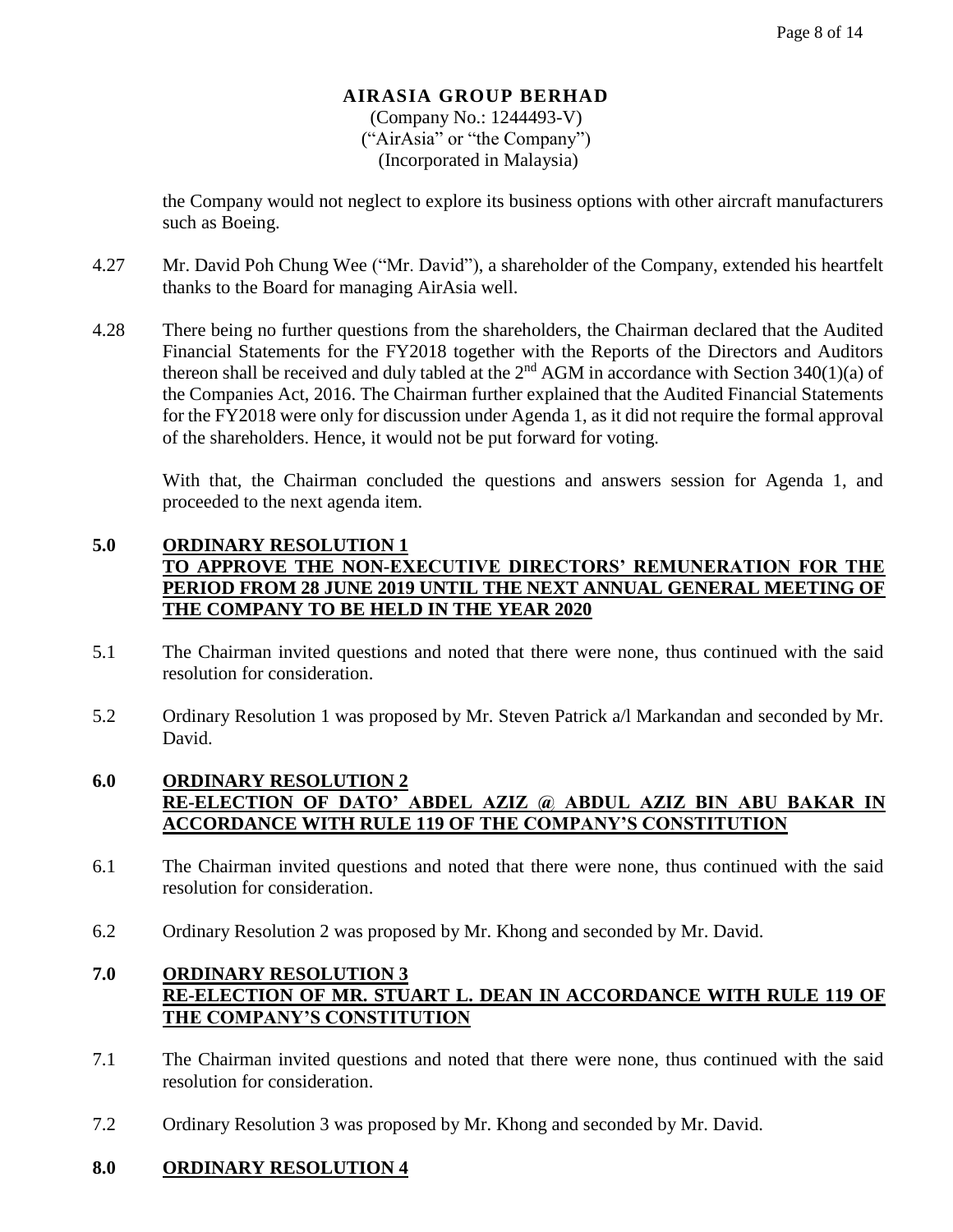(Company No.: 1244493-V) ("AirAsia" or "the Company") (Incorporated in Malaysia)

## **RE-APPOINTMENT OF MESSRS ERNST & YOUNG AS AUDITORS OF THE COMPANY AND TO AUTHORISE THE DIRECTORS TO DETERMINE THEIR REMUNERATION**

- 8.1 The Chairman invited questions and noted that there were none, thus continued with the said resolution for consideration.
- 8.2 Ordinary Resolution 4 was proposed by Mr. David and seconded by Ms. Wong Mee Yen (Ms. Wong").

# **9.0 SPECIAL BUSINESS – ORDINARY RESOLUTION 5 AUTHORITY TO ALLOT SHARES PURSUANT TO SECTIONS 75 AND 76 OF THE COMPANIES ACT, 2016**

- 9.1 The Chairman invited questions and noted that there were none, thus continued with the said resolution for consideration.
- 9.2 Ordinary Resolution 5 was proposed by Mr. David and seconded by Mr. Khong.

## **10.0 SPECIAL BUSINESS – ORDINARY RESOLUTION 6 PROPOSED RENEWAL OF EXISTING SHAREHOLDERS' MANDATE AND NEW SHAREHOLDERS' MANDATE FOR RECURRENT RELATED PARTY TRANSACTIONS OF A REVENUE OR TRADING NATURE**

- 10.1 Since the Chairman was a related party to this proposal, and as there were no objections from the shareholders present, he passed the Chair to Dato' Fam Lee Ee ("Dato' Fam") for the said resolution to be put to the Meeting.
- 10.2 Dato' Fam invited questions and noted that there were none, thus continued with the said resolution for consideration.
- 10.2 Ordinary Resolution 6 was proposed by Mr. Khong and seconded by Mr. David.

# **11.0 ORDINARY RESOLUTION 7 PROPOSED AUTHORITY FOR SHARE BUY-BACK BY AIRASIA GROUP BERHAD**

- 11.1 The Chairman invited questions and noted that there were none, thus continued with the said resolution for consideration.
- 11.2 Ordinary Resolution 7 was proposed by Mr. David and seconded by Ms. Wong.

#### **12.0 POLLING PROCESS**

12.1 For polling purposes, the Chairman called upon Ms. Rachel Chua of Messrs Tricor Investor & Issuing House Services Sdn. Bhd., the representative of the Poll Administrator to brief the shareholders present on the electronic polling procedures.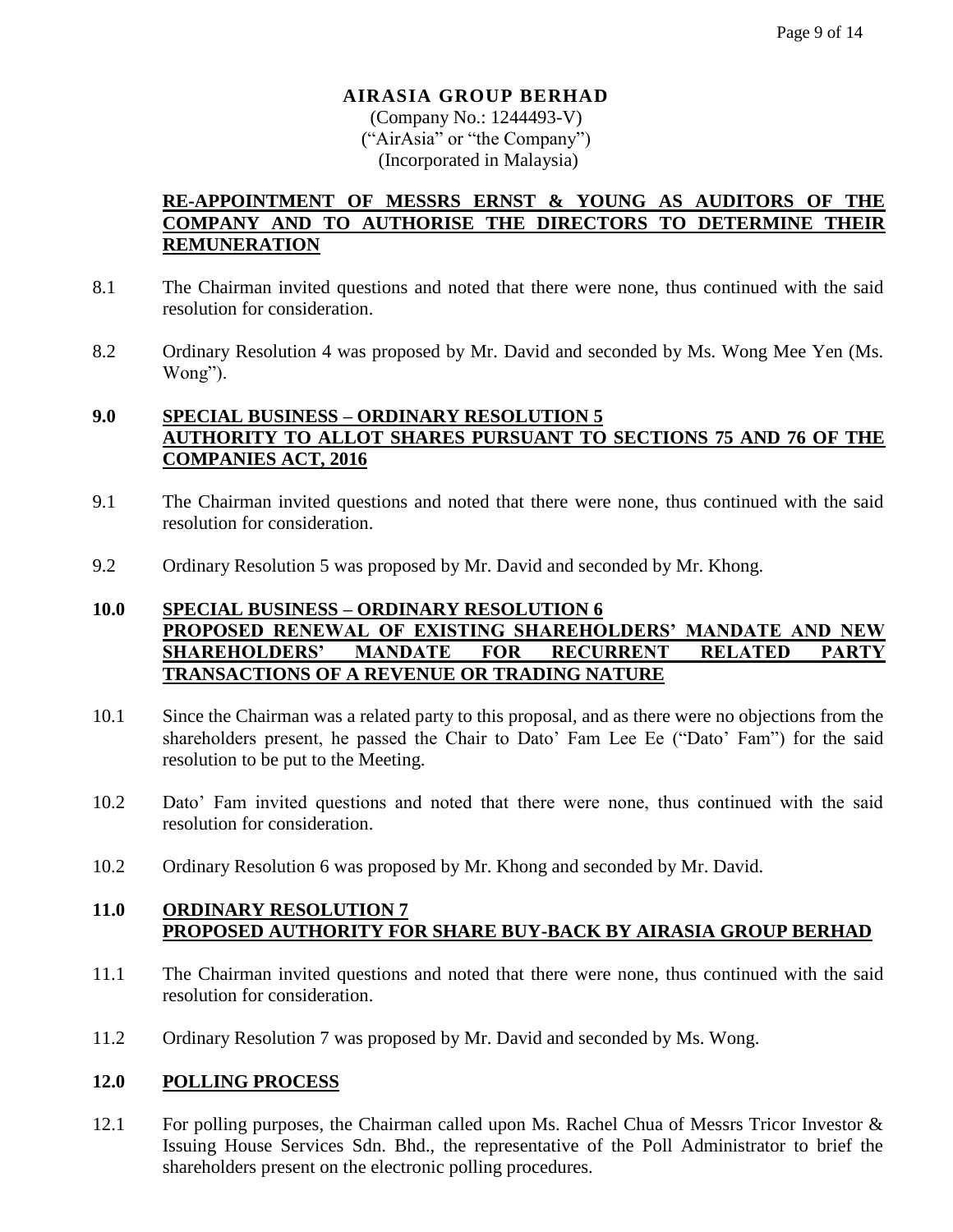# **AIRASIA GROUP BERHAD** (Company No.: 1244493-V)

("AirAsia" or "the Company") (Incorporated in Malaysia)

12.2 The Chairman adjourned the 2<sup>nd</sup> AGM for approximately 30 minutes for the electronic polling process. The Chairman informed that the Poll Administrator would assist the shareholders/proxies on the method of using the electronic polling to cast their votes, throughout the polling process.

# **13.0 ANNOUNCEMENT OF POLL RESULTS**

- 13.1 The 2<sup>nd</sup> AGM re-convened at the conclusion of the polling process and the Chairman called the Meeting to order for the declaration of the poll voting results. The Chairman informed that Messrs Coopers Professional Scrutineers Sdn. Bhd., the Independent Scrutineers appointed by the Company, had verified the poll voting results and that the said results were as projected on the screen in the meeting room. The poll voting results are enclosed herewith as Appendix 1.
- 13.2 Based on the poll voting results, as appended in Appendix 1 verified by the Scrutineers, the Chairman declared all the resolutions tabled at the 2<sup>nd</sup> AGM as carried.

# 13.3 Therefore, **IT WAS RESOLVED: -**

# **ORDINARY RESOLUTION 1 TO APPROVE THE NON-EXECUTIVE DIRECTORS' REMUNERATION FOR THE PERIOD FROM 28 JUNE 2019 UNTIL THE NEXT ANNUAL GENERAL MEETING OF THE COMPANY TO BE HELD IN THE YEAR 2020**

**THAT** the Non-Executive Directors' Remuneration for the period from 28 June 2019 until the next Annual General Meeting of the Company to be held in the year 2020, the details of which are disclosed in Note B of the Notice of the  $2<sup>nd</sup>$  AGM, be and is hereby approved.

#### **ORDINARY RESOLUTION 2 RE-ELECTION OF DATO' ABDEL AZIZ @ ABDUL AZIZ BIN ABU BAKAR IN ACCORDANCE WITH RULE 119 OF THE COMPANY'S CONSTITUTION**

**THAT** Dato' Abdel Aziz @ Abdul Aziz bin Abu Bakar, the Director who retired pursuant to Rule 119 of the Company's Constitution, being eligible for re-election, be re-elected to serve on the Board of Directors of the Company.

# **ORDINARY RESOLUTION 3 RE-ELECTION OF MR. STUART L. DEAN IN ACCORDANCE WITH RULE 119 OF THE COMPANY'S CONSTITUTION**

**THAT** Mr. Stuart L. Dean, the Director who retired pursuant to Rule 119 of the Company's Constitution, being eligible for re-election, be re-elected to serve on the Board of Directors of the Company.

# **ORDINARY RESOLUTION 4**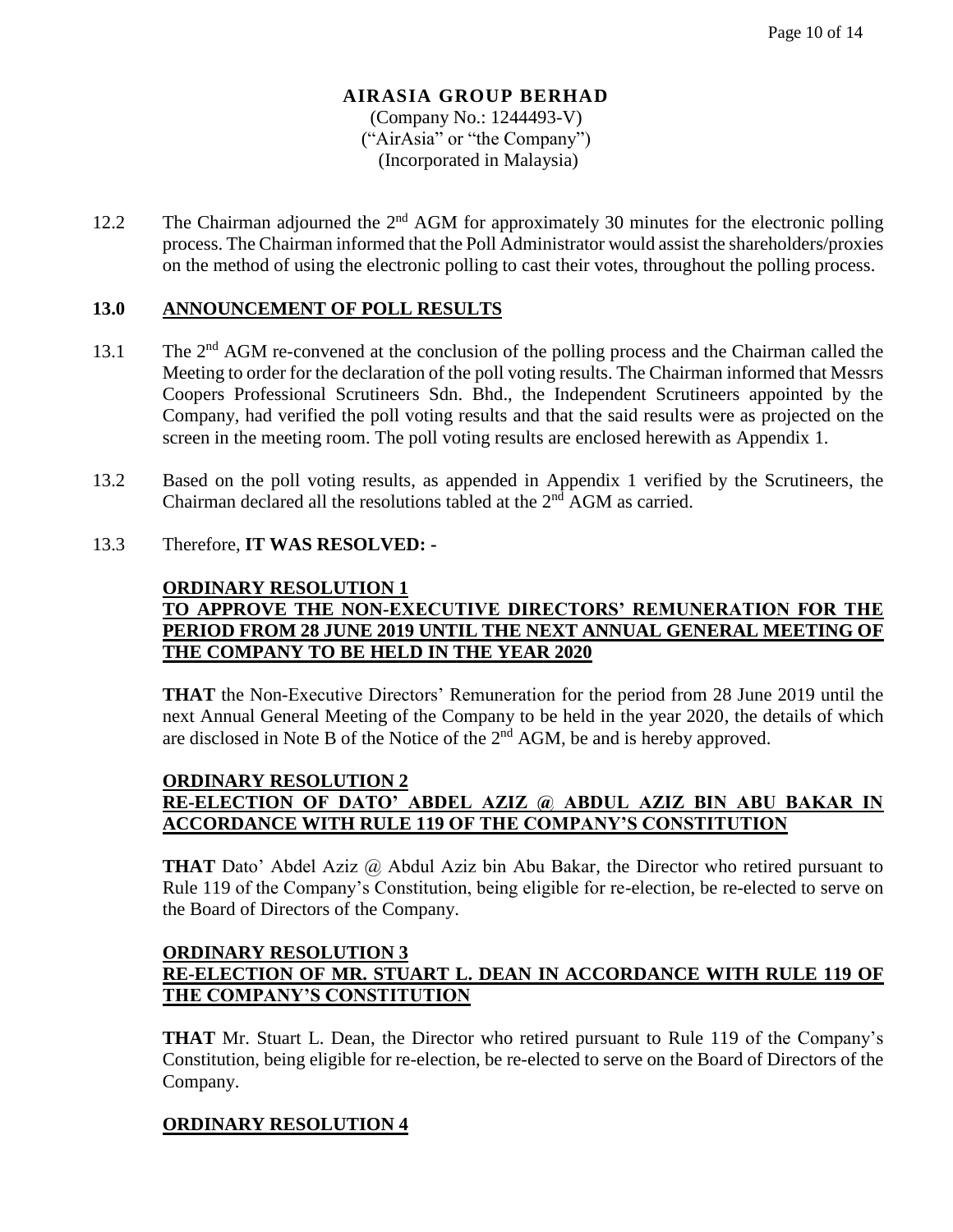(Company No.: 1244493-V) ("AirAsia" or "the Company") (Incorporated in Malaysia)

#### **RE-APPOINTMENT OF MESSRS ERNST & YOUNG AS AUDITORS OF THE COMPANY AND TO AUTHORISE THE DIRECTORS TO DETERMINE THEIR REMUNERATION**

**THAT** Messrs Ernst & Young be and are hereby re-appointed as Auditors of the Company and to hold office until the conclusion of the next Annual General Meeting at a remuneration to be determined by the Board of Directors of the Company.

# **SPECIAL BUSINESS – ORDINARY RESOLUTION 5 AUTHORITY TO ALLOT SHARES PURSUANT TO SECTIONS 75 AND 76 OF THE COMPANIES ACT, 2016**

**THAT** pursuant to Sections 75 and 76 of the Companies Act, 2016 and subject to the approval of the relevant authorities, the Directors of the Company be and are hereby empowered to issue shares in the Company from time to time and upon such terms and conditions and for such purposes and to such persons whomsoever as the Directors may, in their absolute discretion, deem fit provided that the aggregate number of shares issued pursuant to this resolution during the preceding 12 months does not exceed 10% of the total number of issued shares (excluding treasury shares) of the Company for the time being and that the Directors be and also empowered to obtain approval for the listing of and quotation for the additional shares so issued on the Main Market of Bursa Malaysia Securities Berhad **AND THAT** such authority shall continue in force until the conclusion of the next Annual General Meeting of the Company after the approval was given or at the expiry of the period within which the next Annual General Meeting is required to be held after the approval was given, whichever is earlier unless revoked or varied by an ordinary resolution of the Company at a general meeting.

#### **SPECIAL BUSINESS – ORDINARY RESOLUTION 6**

# **PROPOSED RENEWAL OF EXISTING SHAREHOLDERS' MANDATE AND NEW SHAREHOLDERS' MANDATE FOR RECURRENT RELATED PARTY TRANSACTIONS OF A REVENUE OR TRADING NATURE**

**THAT** approval be and is hereby given for the renewal of the existing shareholders' mandate and new shareholders' mandate for the Company to enter into recurrent related party transactions of a revenue or trading nature with the related parties ("**Recurrent Related Party Transactions**") as set out in Section 2.3 of the Circular to Shareholders dated 30 April 2019 ("**Circular**"), subject further to the following:

- (i) the Recurrent Related Party Transactions are entered into in the ordinary course of business which are:
	- (a) necessary for the day-to-day operations;
	- (b) on normal commercial terms and transaction price which are not more favourable to the related parties than those generally available to the public;
	- (c) undertaken on arm's length basis; and
	- (d) not to the detriment of the minority shareholders of the Company;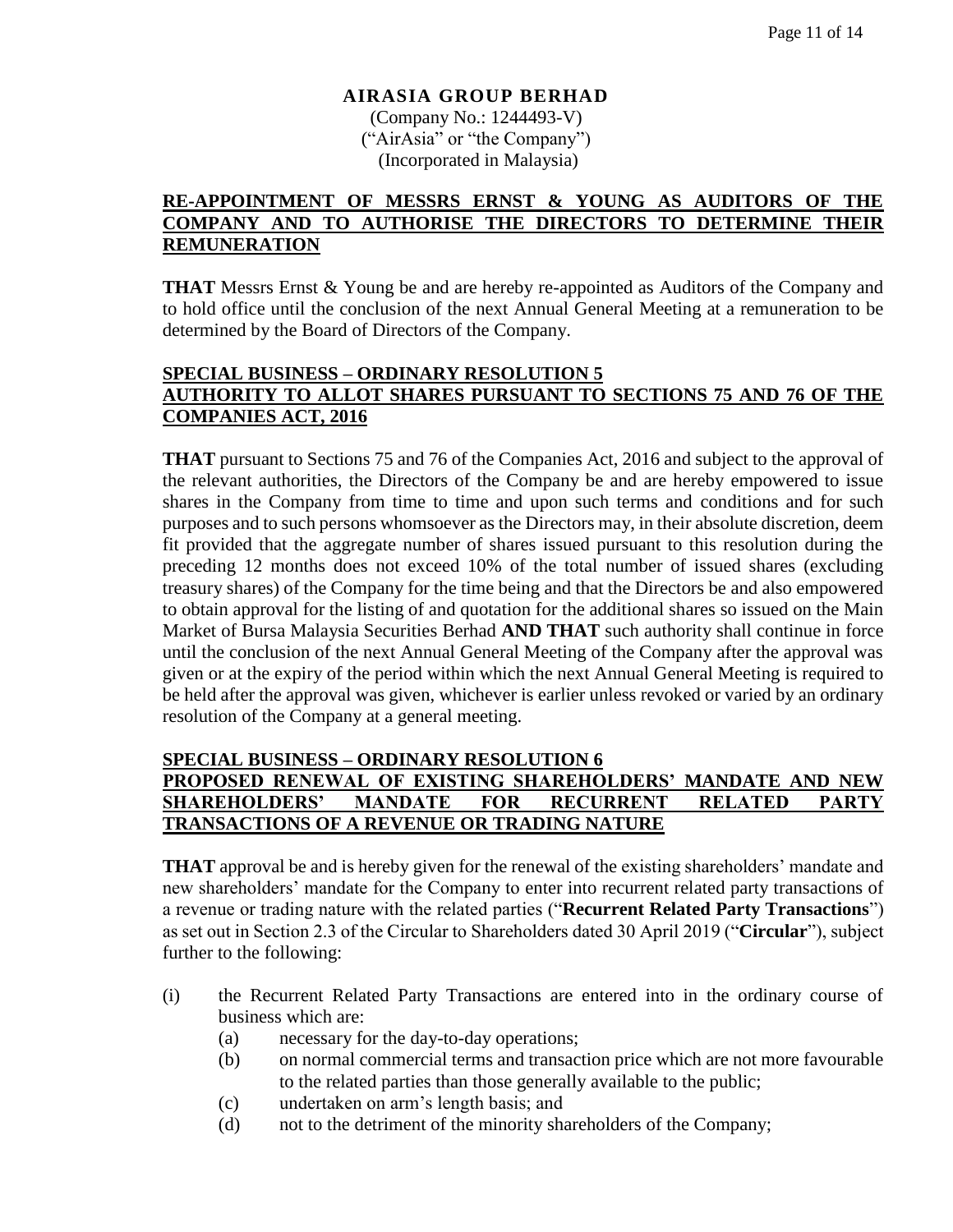(Company No.: 1244493-V) ("AirAsia" or "the Company") (Incorporated in Malaysia)

- (ii) the shareholders' mandate is subject to annual renewal and this shareholders' mandate shall only continue to be in full force until:
	- (a) the conclusion of the next Annual General Meeting ("AGM") of the Company following the AGM at which this shareholders' mandate is approved, at which time it will lapse, unless by an ordinary resolution passed at that AGM, such authority is renewed;
	- (b) the expiration of the period within which the next AGM after the date is required to be held pursuant to Section 340(2) of the Companies Act, 2016 ("Act") (but shall not extend to such extension as may be allowed pursuant to Section 340(4) of the Act); or
	- (c) revoked or varied by ordinary resolution passed by the shareholders of the Company in a general meeting of the Company,

whichever is the earliest.

**THAT** the Directors of the Company and/or any one of them be and are hereby authorised to complete and do all such acts and things and take all such steps and to execute all such transactions, deeds, agreements, arrangements and/or undertakings as the Directors in their discretion deem fit, necessary, expedient and/or appropriate in the best interest of the Company in order to implement, finalise and give full effect to the Recurrent Related Party Transactions with full powers to assent to any modifications, variations and/or amendments thereto.

**AND THAT** as the estimates given for the Recurrent Related Party Transactions specified in Section 2.3 of the Circular being provisional in nature, the Directors of the Company and/or any one of them be and are hereby authorised to agree to the actual amount or amounts thereof provided always that such amount or amounts comply with the procedures set out in Section 2.6 of the Circular.

#### **ORDINARY RESOLUTION 7 PROPOSED AUTHORITY FOR SHARE BUY-BACK BY AIRASIA GROUP BERHAD**

**THAT** subject always to the Companies Act 2016 ("**the Act**"), the Constitution of the Company, the Main Market Listing Requirements of Bursa Malaysia Securities Berhad ("**Bursa Securities**") ("**Listing Requirements**") and all other applicable laws, guidelines, rules and regulations, the Company be and is hereby authorised, to the fullest extent permitted by law, to purchase such number of issued shares in the Company as may be determined by the Directors of the Company from time to time through Bursa Securities upon such terms and conditions as the Directors may deem fit and expedient in the best interest of the Company provided that:

i. the aggregate number of issued shares in the Company ("**Shares**") purchased ("**Purchased Shares**") or held by the Company pursuant to this resolution does not exceed ten per cent (10%) of the total number of issued shares of the Company at any point in time; and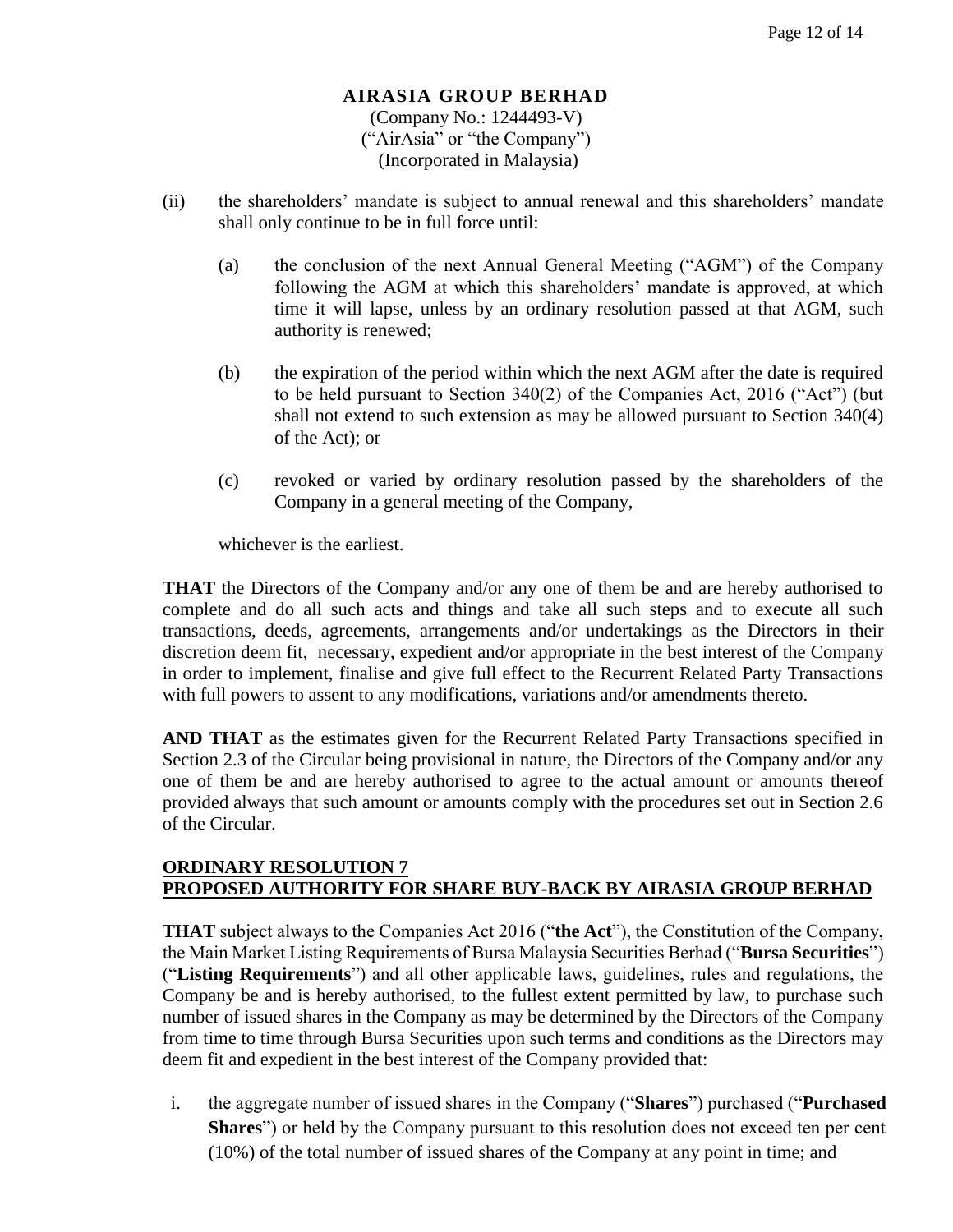#### **AIRASIA GROUP BERHAD** (Company No.: 1244493-V) ("AirAsia" or "the Company") (Incorporated in Malaysia)

ii. the maximum amount of funds to be allocated by the Company for the purpose of purchasing its Shares shall not exceed the amount of the retained profits of the Company at the time of the purchase,

# ("**Proposed Share Buy-Back**").

**THAT** the authority to facilitate the Proposed Share Buy-Back will commence immediately upon passing of this Ordinary Resolution and will continue to be in force until:

- a. the conclusion of the next Annual General Meeting of the Company, following at which time the authority shall lapse, unless the authority is renewed by ordinary resolution passed at that meeting, either unconditionally or subject to conditions; or
- b. the expiration of the period within which the next annual general meeting of the Company is required by law to be held; or
- c. the authority is revoked or varied by ordinary resolution passed by the shareholders of the Company at a general meeting,

whichever occurs first, but shall not prejudice the completion of purchase(s) by the Company of its own Shares before the aforesaid expiry date and, in any event, in accordance with the provisions of the Act, Constitution of the Company, Listing Requirements and any applicable laws, rules, regulations, orders, guidelines and requirements issued by any relevant authorities.

**THAT** the Directors of the Company be and are hereby authorised, at their discretion, to deal with the Purchased Shares until all the Purchased Shares have been dealt with by the Directors in the following manner as may be permitted by the Act, Listing Requirements, applicable laws, rules, regulations, guidelines, requirements and/or orders of any relevant authorities for the time being in force:

- i. To cancel all or part of the Purchased Shares;
- ii. To distribute all or part of the Purchased Shares as dividends to shareholders;
- iii. To resell all or part of the Purchased Shares on Bursa Securities in accordance with the relevant rules of Bursa Securities;
- iv. To transfer all or part of the Purchased Shares for the purposes of or under an employees' share scheme;
- v. To transfer all or part of the Purchased Shares as purchase consideration; and/or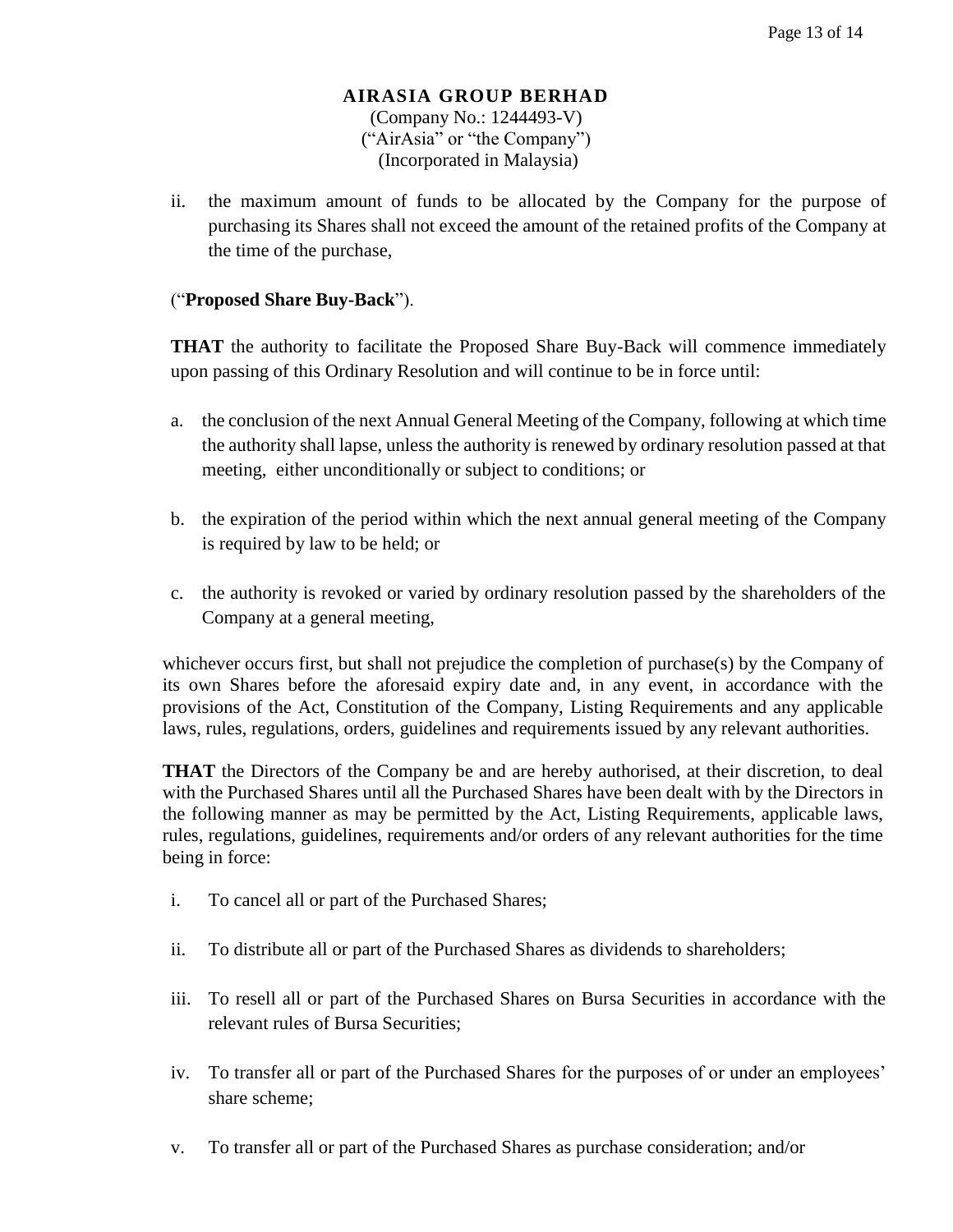#### **AIRASIA GROUP BERHAD** (Company No.: 1244493-V) ("AirAsia" or "the Company") (Incorporated in Malaysia)

vi. In any other manner as may be prescribed by applicable laws and/or regulations and guidelines applied from time to time by Bursa Securities, and/or any other relevant authority for the time being in force,

**AND THAT** the Directors of the Company be and are authorised to take all such steps as are necessary or expedient (including without limitation, the opening and maintaining of central depository account(s) under Securities Industry (Central Depositories) Act, 1991, and to enter into or execute, on behalf of the Company, any instrument, agreement and/or arrangement with any person, and with full power to assent to any condition, modification, variation and/or amendment as may be imposed by Bursa Securities or any relevant regulatory authority, and/or as may be required in the best interest of the Company and to take all such steps as the Directors may deem fit, necessary and expedient in the best interest of the Company in order to implement, finalise and give full effect to the purchase by the Company of its Shares.

# **14.0 OTHER ORDINARY BUSINESS**

14.1 The Company Secretary informed the Meeting that she had not received any due notice to transact any other business.

## **15.0 CLOSE OF MEETING**

15.1 There being no other matters, the Meeting closed at 12.50 p.m. with a vote of thanks from Mr. David to the Board.